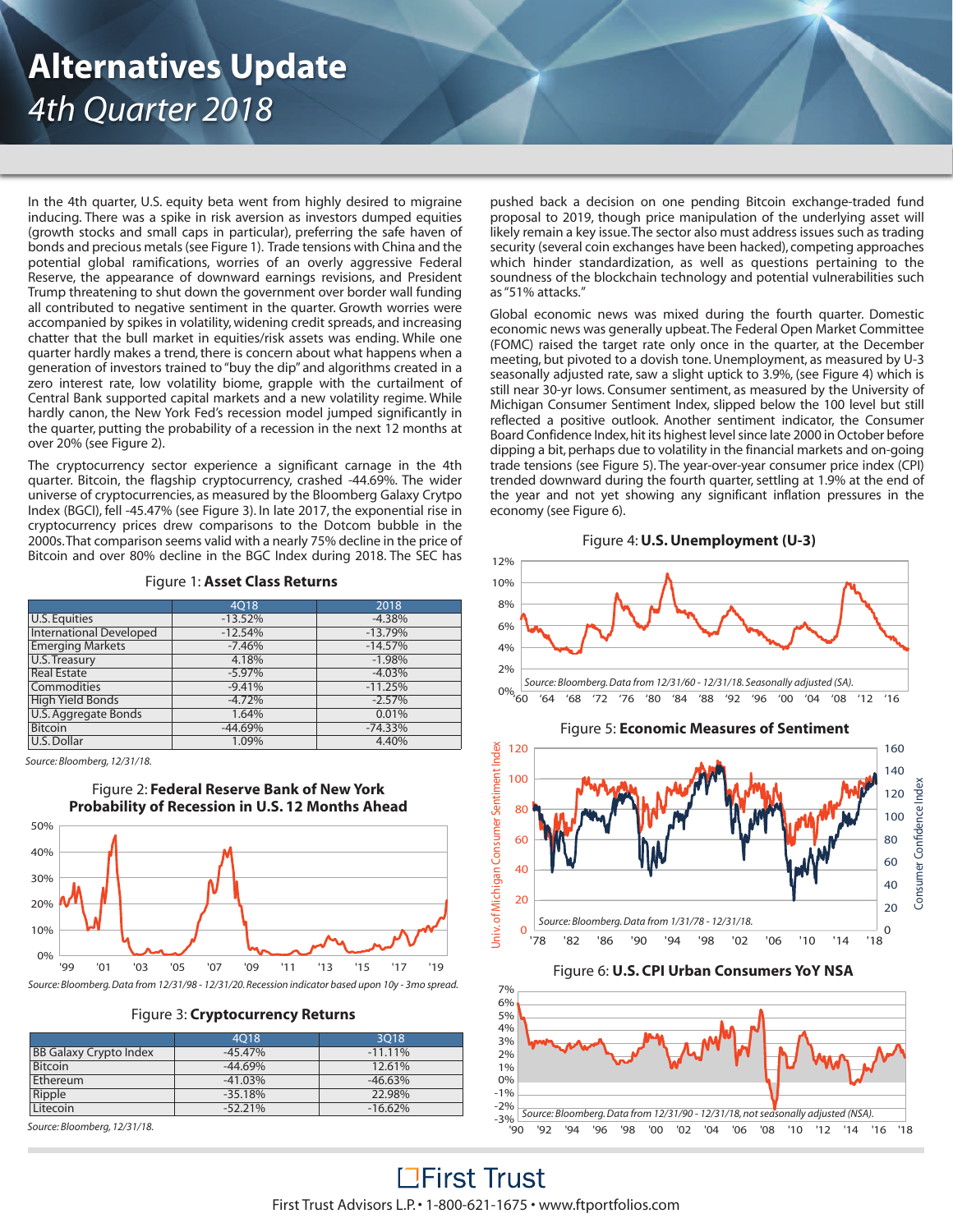The S&P 500 Index (SPX) was once again the standout performer among traditional assets classes, unfortunately not in a good way, falling -13.52% in the fourth quarter (the worst quarterly return since 2011 and second worst since 2008). The MSCI EAFE Index fell -12.54%, while long-term 20+ year U.S. Treasuries rose +4.18% as investors reallocated from equities and sought the safety of flight-to-quality assets (see Figure 1). Alternative Investment ("alternatives") fourth quarter returns were negative across all 10 categories, though relative to equities, significantly outperformed (see Figure 7 and Figure 8). Global Macro was the best performing category (- 1.86%), closely followed by equity market neutral (-1.92%) and managed futures (-1.95%). Commodities were the worst performer during the quarter, continuing to be victimized by a strong dollar, a faltering Chinese economy,and ongoing trade tensions.Correlation with the SPX did seem to influence the magnitude of returns (see Figure 9) though it was not particularly strong.

Traditionally, managed futures and macro strategies are viewed as having low correlations to equities because they are generally diversified across a variety of markets and often employ shorting as part of their approach. While 2-yr correlations have risen vs 2-yr correlations as measured a year ago, both categories strongly outperformed equities (see Figure 10). Real



*Source: Bloomberg, 12/31/18.*

# Figure 8: **Excess Return vs. S&P 500 Index**

|                              | Q4 2018 |
|------------------------------|---------|
| <b>Hedged Equity</b>         | 5.21%   |
| Macro                        | 11.66%  |
| <b>Event Driven</b>          | 8.49%   |
| <b>Managed Futures</b>       | 11.57%  |
| <b>Equity Market Neutral</b> | 11.60%  |
| <b>Volatility Arbitrage</b>  | 11.07%  |
| <b>Distressed</b>            | 7.90%   |
| <b>Real Estate</b>           | 7.55%   |
| Credit Arbitrage             | 11.38%  |
| Commodities                  | 4.11%   |

*Source: Bloomberg, 12/31/18.*

# Figure 9: **Correlations (2-Year) & Returns**

|                              | <b>S&amp;P 500</b> | 4018     |  |
|------------------------------|--------------------|----------|--|
| <b>Hedged Equity</b>         | 0.90               | $-8.31%$ |  |
| <b>Event Driven</b>          | 0.83               | $-5.03%$ |  |
| <b>Distressed</b>            | 0.64               | $-5.62%$ |  |
| <b>Volatility Arbitrage</b>  | 0.74               | $-2.45%$ |  |
| Credit Arbitrage             | 0.58               | $-2.14%$ |  |
| <b>Real Estate</b>           | 0.59               | $-5.97%$ |  |
| Commodities                  | 0.58               | $-9.41%$ |  |
| Macro                        | 0.49               | $-1.86%$ |  |
| <b>Equity Market Neutral</b> | 0.31               | $-1.92%$ |  |
| <b>Managed Futures</b>       | 0.35               | $-1.95%$ |  |

*Source: Bloomberg, 12/31/18.*

assets (commodities, real estate, gold) outperformed the general equity markets in the fouth quarter (see Figure 11). Gold was up sharply as it fulfilled the role of a flight to quality asset nicely. Real estate was negative, likely due to concerns about higher rates and slower economic growth while commodities fell significantly.

Managed futures, commodities, and macro strategies have historically shown low correlation and beta to stocks and bonds over the course of a market cycle, thus they may serve as potentially strong portfolio diversifiers. Strategies such as credit, event driven, hedged equity, et al., which have historically had higher correlations with equities and bonds, may provide attractive risk/return profiles through lower volatility. These characteristics may allow investors to broaden their investment choices and create more efficient portfolios.

Lower-rated bond yields and long duration U. S. Treasury yields diverged significantly causing an appreciable widening in credit spreads. Baa/BBB rated corporate bonds over 10-yr U.S. Treasuries, widened 63 basis points (bps) during the fourth quarter (see Figure 12). Spreads are now in the 59th percentile of historical rankings (see Figure 13).The spread between below investment grade corporate bonds (B/CA rated) and BBB rated corporate bonds (investment grade) widened 201 bps during the quarter. This yield spread is now in the lower half of historical percentiles (see Figure 14).Most of the spread widening was due to rising yields in the B/CA rated bond category and is consistent with the theme of investors seeking to shed/reprice risk.

The Fed raised rates 0.25% during December 2018 and the tone of their narrative shifted to a decidedly more dovish stance. After a swift decline in equities, Fed Chairman Jerome Powell, backtracked on a statement from early in the fourth quarter that rates were a "long way" from neutral, and

# Figure 10: **Correlations with the S&P 500 Index**

|                              | 12/31/18<br>12/29/17 |         |  |
|------------------------------|----------------------|---------|--|
| <b>Hedged Equity</b>         | 0.90                 | 0.86    |  |
| Macro                        | 0.49                 | $-0.10$ |  |
| <b>Event Driven</b>          | 0.83                 | 0.77    |  |
| <b>Managed Futures</b>       | 0.35                 | $-0.23$ |  |
| <b>Equity Market Neutral</b> | 0.31                 | 0.49    |  |
| <b>Volatility Arbitrage</b>  | 0.74                 | 0.45    |  |
| <b>Distressed</b>            | 0.64                 | 0.57    |  |
| <b>Real Estate</b>           | 0.59                 | 0.71    |  |
| Credit Arbitrage             | 0.58                 | 0.62    |  |
| Commodities                  | 0.58                 | 0.14    |  |

*Source: Bloomberg, 12/31/18.Monthly returns over 24 months.*

#### Figure 11: **Real Assets**

|             | O <sub>4</sub> 2018 | O <sub>3</sub> 2018 | O <sub>2</sub> 2018 | O1 2018  | <b>YTD 2018</b> |
|-------------|---------------------|---------------------|---------------------|----------|-----------------|
| Real Estate | $-5.97%$            | 0.65%               | 7.78%               | $-5.91%$ | $-4.03%$        |
| Commodities | $-9.41%$            | $-2.02%$            | 0.40%               | $-0.40%$ | $-11.25%$       |
| Gold        | 7.54%               | $-4.84%$            | $-5.42%$            | 1.68%    | $-1.58%$        |
| Average     | $-2.61%$            | $-2.07\%$           | 0.92%               | $-1.54%$ | $-5.62%$        |

*Source: Bloomberg, 12/31/18.*

# Figure 12: **BAA Corp Credit Spread over 10-Yr U.S.Treasury (%)**

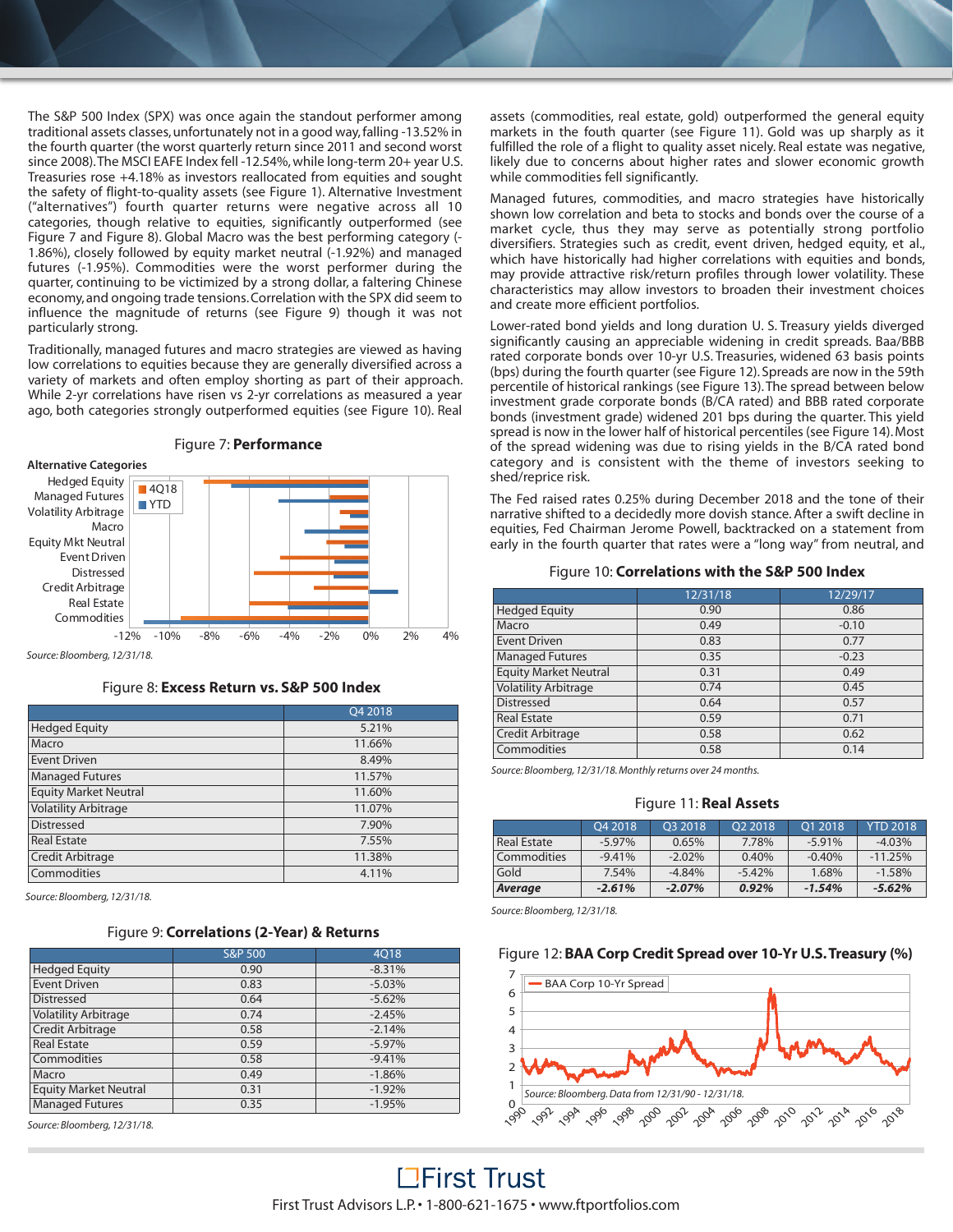offered up that rates were "just below neutral" later in the quarter. It appears that the "Powell Put" (a colloquialism for the Central Bank's willingness to actively try and prevent large drawdowns in the stock market and other risk assets by non-traditional activity) is alive and well. There was no indication that the Fed's balance sheet runoff would be substantially altered. While balance sheet assets have declined, the pace is very modest, the percentage changes small, and normalization to pre-2008 crisis level is not likely to be realized for quite some time (see Figure 15). Ten-year U.S. Treasury yields fell nearly 40 bps to 2.69% amidst the equity turmoil.The long-end of the U.S.Treasury curve (30-yr maturity) fell 18 bps to a yield of 3.02%.The credit spread between 30-yr Treasuries and T-bills (3-mo maturity) narrowed (36 bps), reflecting a continued flattening of the curve. The yield spread between 30-yr. to 10-yr. U.S. Treasuries widened (16 bps). Over the past two years, the 30-yr Treasury vs. T-bill spread has flattened 192 bps (see Figure 16). The last time the treasury yield curve was this flat was in 2007 (see Figure 17).

Returns for "Risk On" assets (-4.73% average return) underperformed the returns for "Risk Off" assets (+3.78% average return) with the S&P 500 posting the largest loss in the fourth quarter and gold the largest gain (see Figure 18). Focusing on non-currencies, U.S. equities and high yield bonds underperformed gold and long-dated (20-yr+) U.S. Treasuries by an average of nearly 1500 bps. Alternatives have historically provided significant diversification benefits when paired with a portfolio of traditional assets, in addition to both competitive absolute returns and attractive risk-adjusted returns.

*Please Note: Alternative investments may employ complex strategies, have unique investment and risk characteristics that may not be suitable for all investors.*



*Source: Bloomberg.Data from 12/31/90 - 12/31/18.*







5





# Figure 17: **Yield Spread between 30-Yr U.S Treasury and 3-Mo U.S Treasury Bill**







*\* Considered to be "Risk On" asset class. \*\* Considered to be "Risk Off" asset class.*

All charts shown herein are for illustrative purposes only and not indicative of any investment. The performance illustrations exclude the effects of taxes and brokerage commissions or other expenses incurred when investing. Past performance is not indicative of future results and there can be no assurance past trends will continue in the future. An investor cannot invest directly in an index.

> **LEirst Trust** First Trust Advisors L.P.• 1-800-621-1675 • www.ftportfolios.com